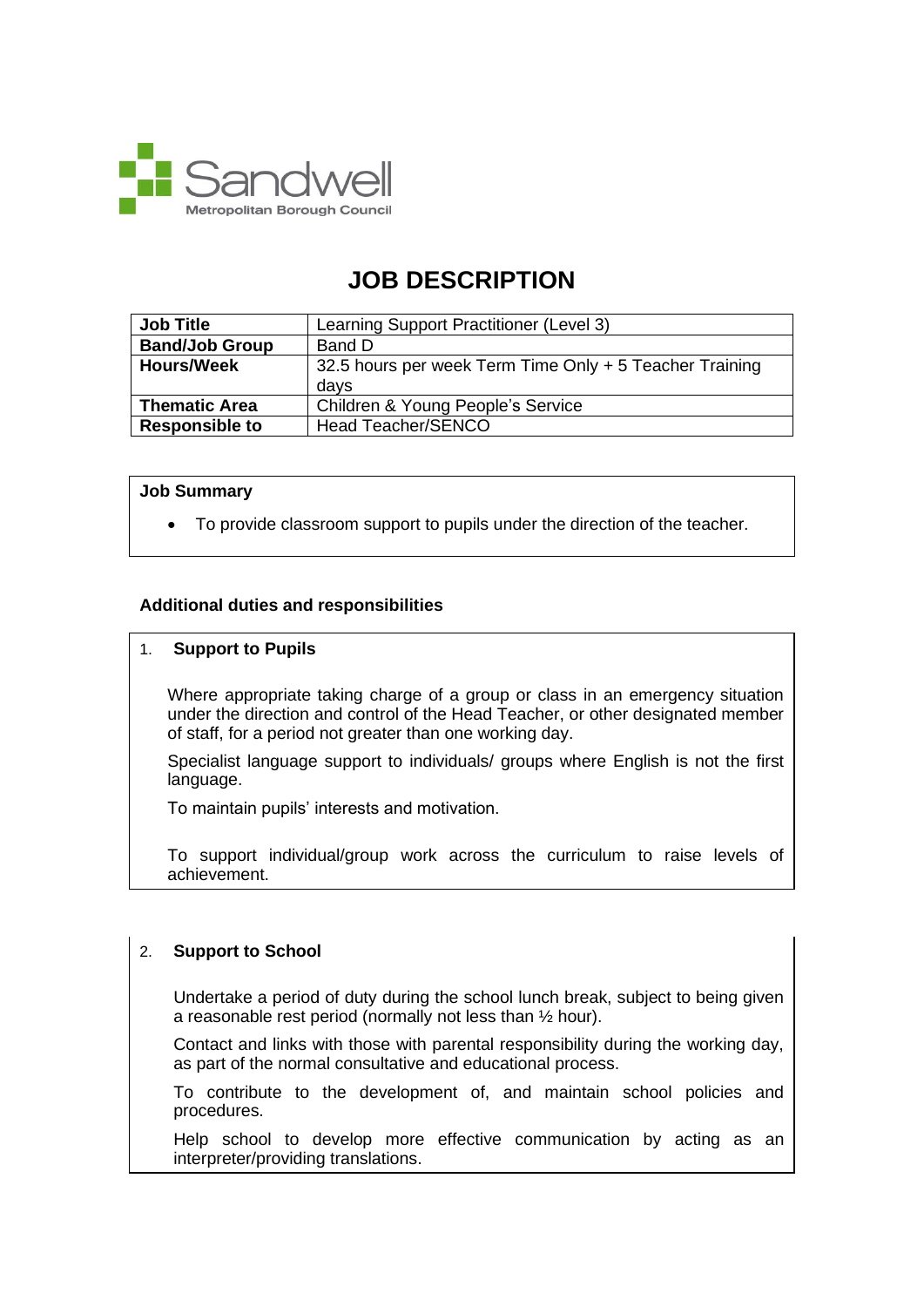Preparation of rooms, equipment and displays.

Maintain school routine.

To promote high standards of behaviour throughout school in accordance with Discipline and Behaviour Policy.

Support ethos of school.

Maintenance of safe environment.

## 3. **Support to Teachers**

Contact with parents as part of normal consultative and educational process, eg parents evenings.

To deliver pre-planned programmes of work.

Planning and organisation of activities for children and support to teachers in the completion of assessment and other pupil records.

Undertaking duties on a rota basis during mid-morning and mid-afternoon breaks.

To assist the teacher with supervision of pupils on school trips/visits.

Keeping materials and equipment in tidy/safe manner.

Liaison with teachers and other staff to obtain, exchange and record information on pupils in accordance with school policy.

Support the supervision of individuals/groups of pupils.

# 4. **Support with Curriculum**

To assist in the teaching of the curriculum.

Support to teachers in the assessment and monitoring of pupils, in accordance with school policy.

Contribute to development of school policies and procedures as part of Key Stage team.

To support individual/ group work across the curriculum to raise levels of achievement and to respond appropriately to pupils.

Contribute to curriculum development as part of training days and at any ongoing review meetings.

Involvement in planning meetings.

5. It is your responsibility to carry out your duties in line with the trust's policy on equality and be sensitive and caring to the needs of the disadvantaged, promoting a positive approach to a harmonious working environment. You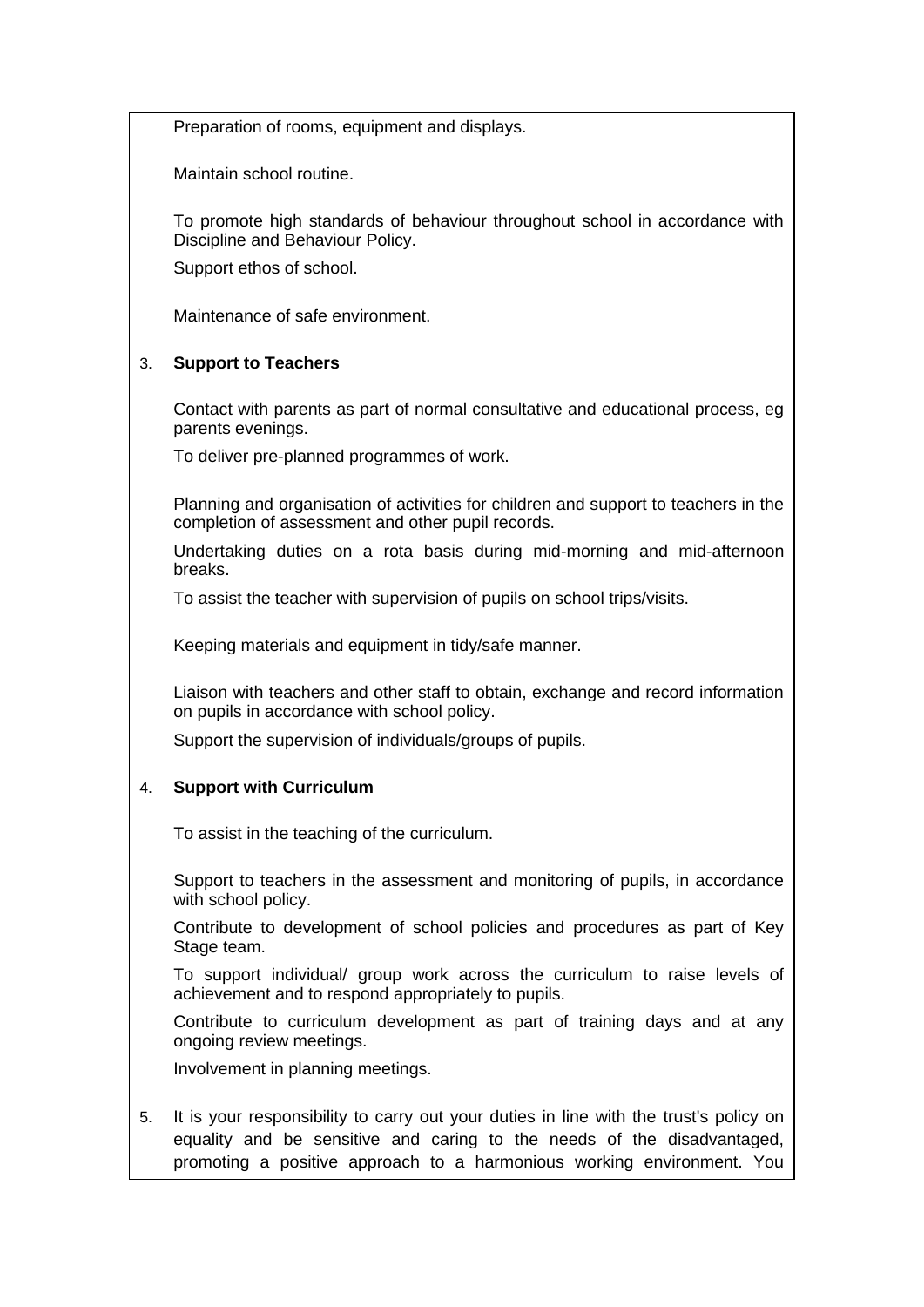should act as an exemplar on these issues and should identify and monitor training for yourself and any employees for whom you are responsible, in line with this policy, the Equality Standard and obligations under the Race Relations (Amendment) Act 2000.

6. The post holder must at all times carry out his/her responsibilities with due regard to the trusts policy, organisation and arrangements for Health and Safety at Work.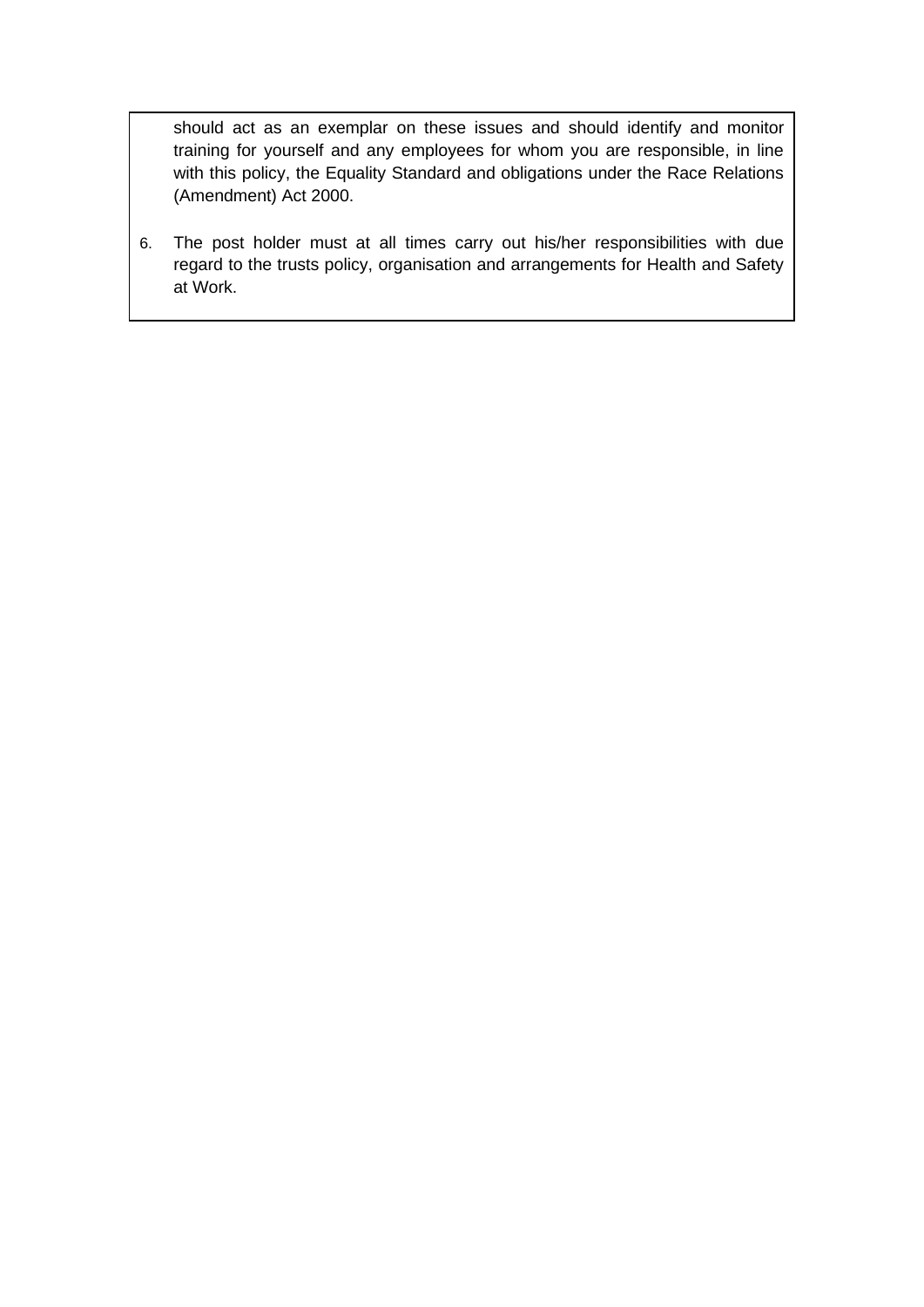

 $\mathbf{r}$ 

# **PERSONNEL SPECIFICATION**

| <b>Job Title</b>      | Learning Support Practitioner (Level 3)              |
|-----------------------|------------------------------------------------------|
| <b>Band/Job Group</b> | Band D                                               |
| <b>Hours/Weeks</b>    | 32.5 hours per week Term Time Only + 5 training days |
| <b>Thematic Area</b>  | Children & Young People's Service                    |
| <b>Responsible to</b> | Head Teacher/SENCO                                   |

| <b>Sickness Absence</b><br>and Disability | A good attendance record. Candidates should have less<br>than 4 absences in the last 6 months or not more than 10<br>days absence over the last 12 months prior to the closing<br>date of the post.                                                                                                                                                                                                     |
|-------------------------------------------|---------------------------------------------------------------------------------------------------------------------------------------------------------------------------------------------------------------------------------------------------------------------------------------------------------------------------------------------------------------------------------------------------------|
|                                           | Any absences relating to a disability or any other incapacity<br>will be viewed sympathetically and will be considered if<br>fully explained. Due regard will be made to the need to<br>make reasonable adjustments in line with the requirements<br>of the Equality Act 2010. (This information will be obtained<br>from successful candidate after conditional offer of<br>employment has been made). |
| Qualifications                            | NVQ Level 3 in Childcare, BETC or NNEB                                                                                                                                                                                                                                                                                                                                                                  |
| Experience                                | Experience of working with Primary/Secondary children<br>Knowledge and understanding of Equal Opportunities<br>Knowledge of Health and Safety issues<br>Knowledge and understanding of the Children Act                                                                                                                                                                                                 |
| Training                                  | Willing to attend relevant training                                                                                                                                                                                                                                                                                                                                                                     |
| Special Knowledge                         | An understanding of child development and appropriate<br>levels of childcare                                                                                                                                                                                                                                                                                                                            |